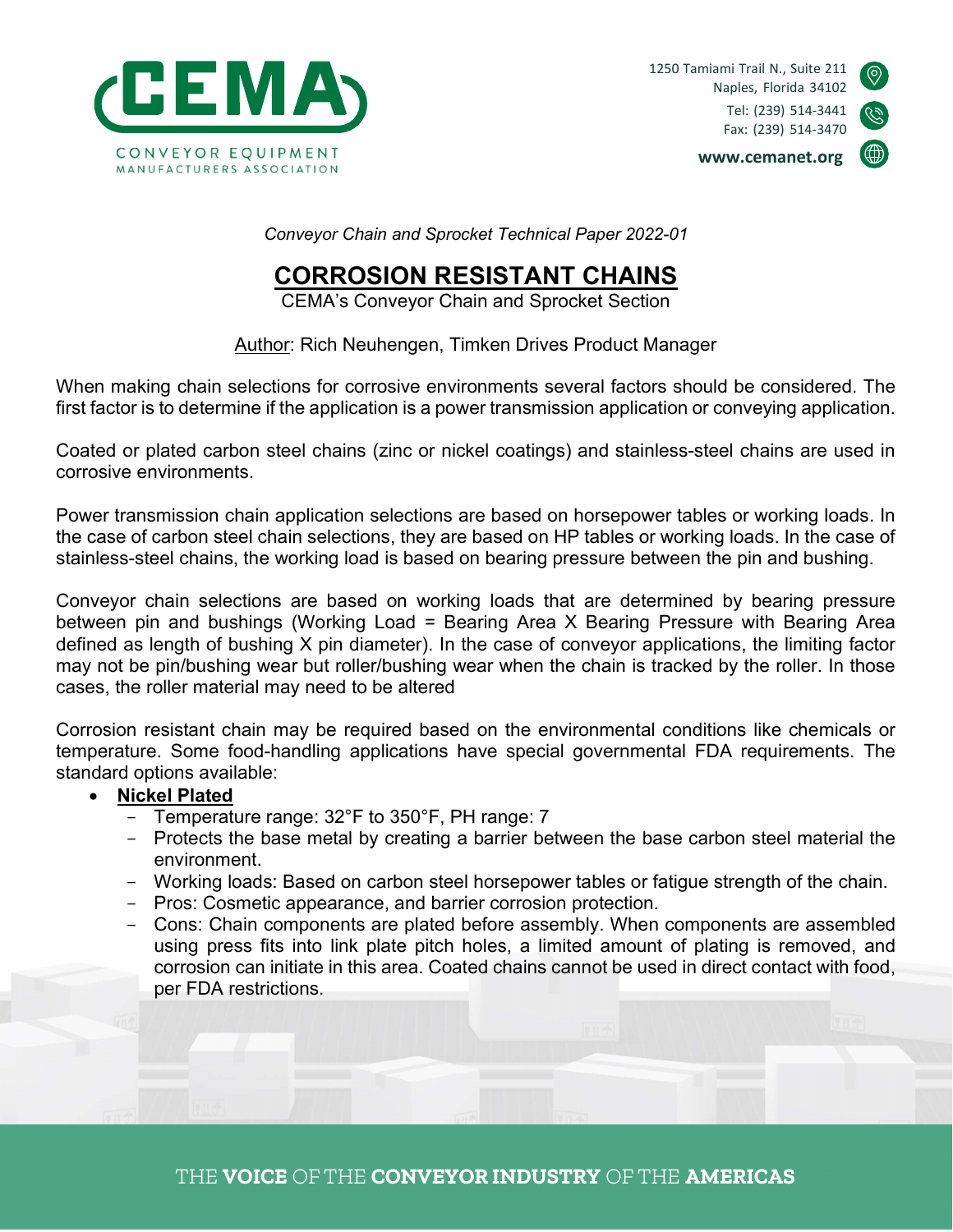

www.cemanet.org



### Zinc Coated Chains

- Temperature range: 32°F to 350°F
- PH range: Based on additional alloying elements to the zinc like Al or Ni the PH range can be 5PH to 12PH.
- Zinc coatings are generally sacrificial and are a function of the slow dissolution of zinc from the surface. Zinc has the ability to form protective layers depending on the environment. When protective layers have formed the rate of base metal corrosion is greatly reduced.
- Working loads: Based on carbon steel horsepower tables, fatigue strength or bearing pressure of the chain.
- Pros: When other elements are added to the zinc, it provides one of the best corrosion resistant coatings for carbon steel chain. The zinc coating is applied to the components before assembly, but since the coating is a sacrificial material the press fits have minimum impact on corrosion in this area.
- Cons: Zinc coated chains should not be used in sulfur dioxide or chlorine environments. The chain appearance is normally grayish color. Coated chains cannot be used in direct contact with food, per FDA restrictions.

#### Austenitic Stainless Steels

- Typical types of stainless steels are 304SS and 316SS. Other types of stainless steels are available based on environments. Please consult your chain manufacturer for options.
- Temperature ranges:
	- 304SS: 40°F to 750°F
	- 316SS: 40°F to 930°F
- Consult your chain manufacturer's catalogs to determine the appropriate stainless material based on type of chemicals that the chain will be exposed to.
- Working loads for austenitic stainless-steel chains are based on a bearing pressure of 1,420 psi between the pin and bushing. This bearing pressure can be doubled if the chains are effectively lubricated, and the chain is totally resistant to chemical.
- Pros:
	- 304SS:
		- General stainless steel
		- Excellent resistance to corrosion
		- Chain is slightly magnetic
	- 316SS:
		- Higher grade of stainless steel
		- Superior corrosion resistance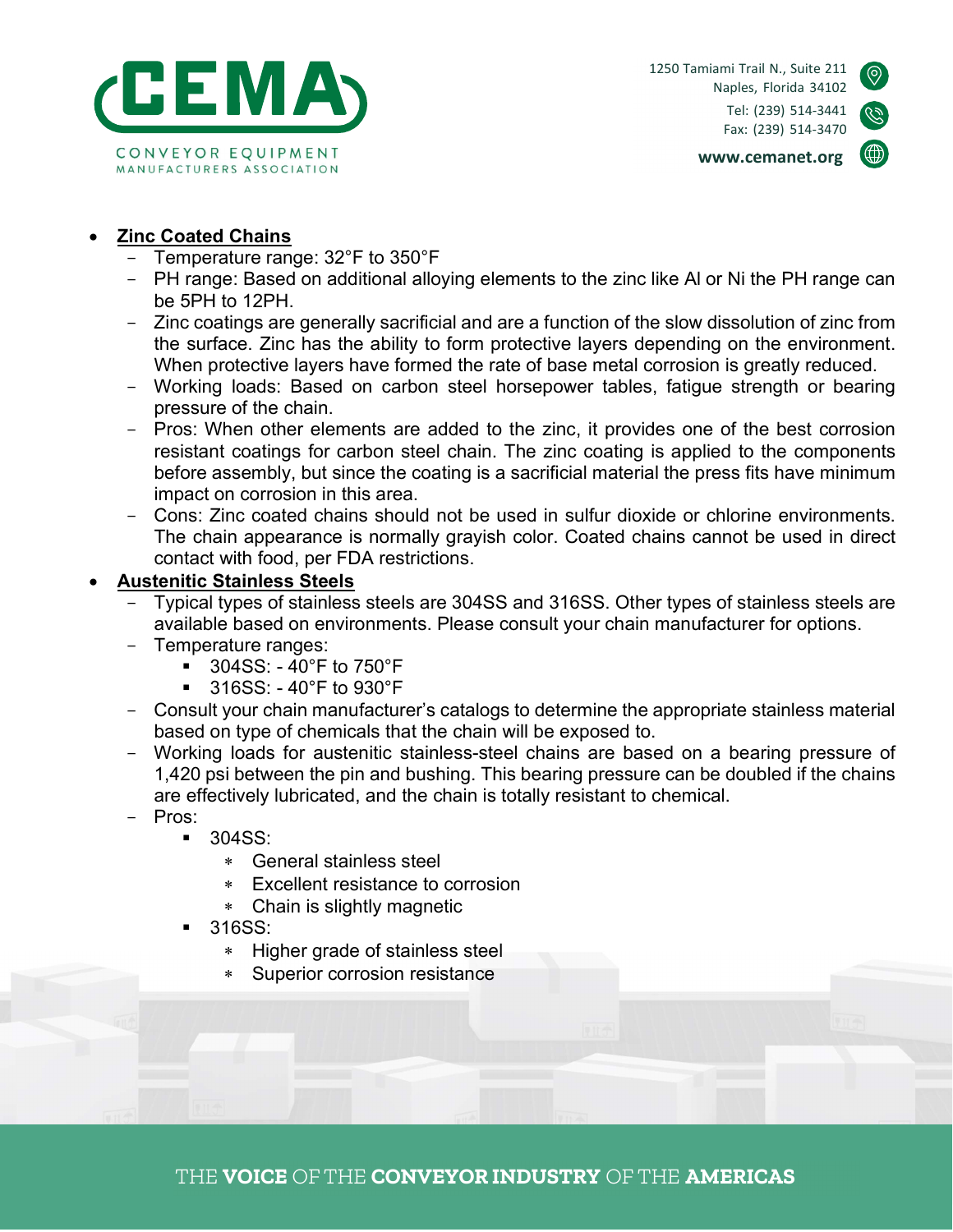



www.cemanet.org

- Excellent resistance to: Chlorine, Sulfur
- Chain is considered nonmagnetic
- Best chain for extreme temperatures
- Cons:
	- Austenitic stainless steel is non-hardenable with a low hardness. This results in low working loads and reduced wear life.
		- When compared to heat treated carbon steel chains the working loads of these stainless-steel chains are reduced by the following:
			- o Power transmission Precision Roller Chain: Approximately 1/8
			- o Conveyor Precision Roller Chains: Approximately 1/6
			- o Conveyor Engineered Chains: Approximately 1/3
		- Speed limitation is 230 fpm.

## Martensitic Stainless Steel

- Typical types of stainless steels are 400SS or 600SS. Other types of stainless steels are available based on environments. Please consult your chain manufacturer for options.
	- **Precision roller chain: Typically, the round parts are martensitic stainless hardened** with austenitic stainless side plates.
	- Engineered class chain: Typically, the round parts are martensitic stainless hardened with non-hardened martensitic side plates.
- Temperature ranges:
	- 400SS: 20°F to 500°F
- Consult your chain manufacturer's catalogs to determine the appropriate stainless material based on type of chemicals that the chain will be exposed to.
- Working loads for martensitic stainless-steel chains are based on a bearing pressure of 2,130 psi between the pin and bushing. This bearing pressure can be doubled if the chains are effectively lubricated, and the chain is highly resistant to chemicals.
- Pros:
	- Martensitic stainless steel is hardenable, which allows for increased hardness and improved wear life.
		- Working load of the chain is 50% higher than all 300SS series chains (based on bearing pressure).
		- Chain has better wear life than all 300SS series chains (higher hardness on pin and bushing).